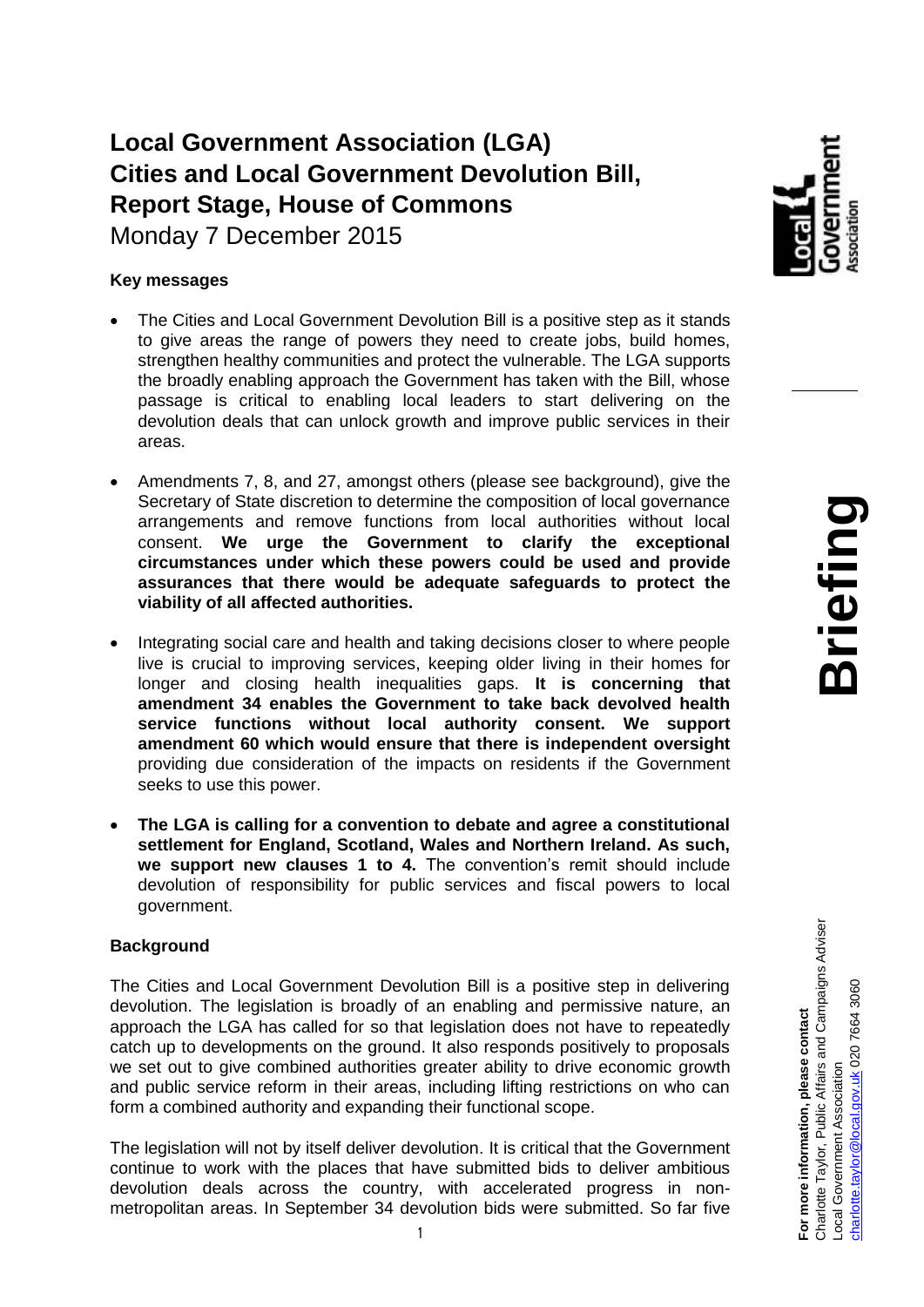deals have been agreed (Sheffield City Region, North East Combined Authority, Tees Valley, West Midlands Combined Authority and Liverpool City Region) in addition to the deals agreed with Greater Manchester and Cornwall earlier.<sup>i</sup>

#### **No 'one-size-fits-all' model of governance**

The LGA welcomes the enabling approach the Government has taken with the Bill, which allows each area to determine a devolution deal to meet the need of their local area. However, the same flexibility is needed for areas to be able to change their governance structures as those needs change. This should include changes the composition of a combined authority and changes the governance model.

Historically a top-down approach has not worked. People should be free to choose the appropriate model of governance for their community. We recognise that the Bill itself does not make mayors mandatory. The LGA urges the Government to continue to work with areas through their negotiations to develop other strong models of governance that are appropriate to local circumstances. The LGA's report, *English Devolution: local solutions for a successful nation*,<sup>ii</sup> sets out principles for strong governance and a number of models that could achieve this.

# **Removal of non-consenting councils (Amendments 7, 8, 13, 15, 18, 19, 20, 26 and 54)**

These amendments are extensions to provisions in the Bill as it was introduced, which enabled the Secretary of State to provide for an elected mayor for the area of a combined authority even if one of the constituent councils did not consent and to remove that non-consenting council from the combined authority. These amendments now enable the Secretary of State to have these powers over more than one non-consenting council.

We recognise that there may be a limited set of circumstances in which the benefits for residents of using of such powers could outweigh the risks. However, we strongly urge for there to be a presumption in favour of voluntary, consensual governance arrangements, with such powers used on an exceptional basis only. We would also encourage the Government to be clear and transparent about the criteria it would apply when seeking to draw on these powers. If these powers are used, the Government must make adequate provision for the future viability of all affected authorities.

#### **Submission of combined authority proposals without consent of all councils (Amendments 9, 27, 28, 29, 52 and 53)**

Amendment 27 would provide powers for the Secretary of State to be able to allow districts and counties to join or form a combined authority without the consent of the other; to impose a combined authority in an area even if not all of the partners consent; and Secretary of State to transfer powers from county or districts councils without the consent of those councils.

As above, we recognise that there may be a limited set of circumstances in which the benefits for residents of using of such powers could outweigh the risks.

We would ask the Secretary of State to set out appropriate safeguards and transparency around the conditions under which these provisions could be used.